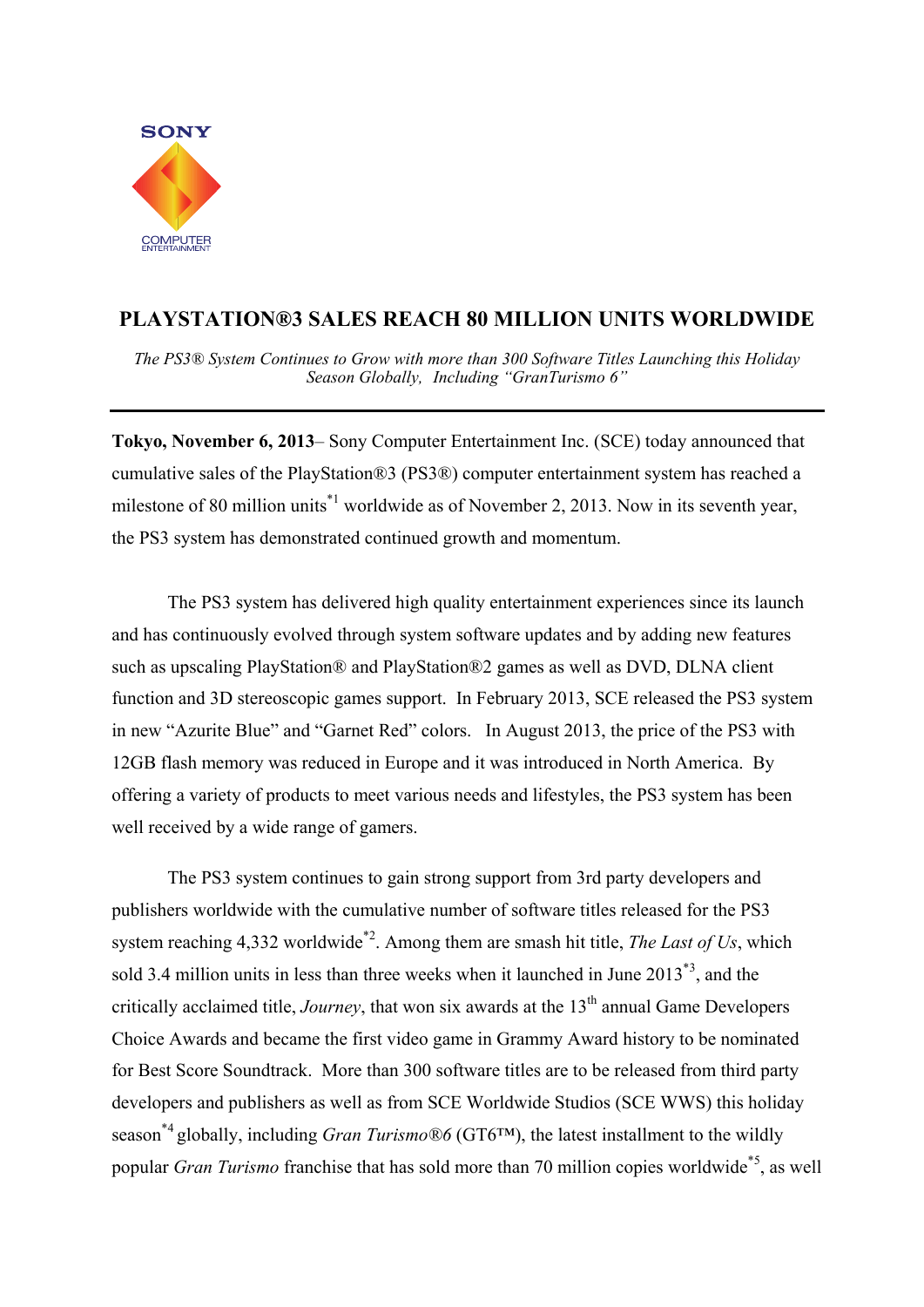as exciting blockbuster titles such as *LIGHTNING RETURNS: FINAL FANTASY XIII* (SQUARE ENIX CO., LTD.), *DYNASTY WARRIORS 8: Xtreme Legends* (TECMO KOEI GAMES CO., LTD.), *Pro Evolution Soccer 2014*(Konami Digital Entertainment, Inc.,).

When the PS3 system was first released in November 2006, SCE also launched PSN<sup>SM</sup>, an online multiplayer gaming and digital entertainment service, which now operates in 59 countries around the world with more than 150 million cumulative registered accounts<sup>\*6</sup>. Launched alongside the PS3 system and in conjunction with PSN, PlayStation®Store (PS Store) offers a variety of downloadable digital content where PS3 system owners can select from a global catalogue of more than 222,000 digital content options, including 72,000 game content\*7.

In addition, the PlayStation®Plus (PS Plus) membership service became available in June 2010, providing access to exclusive discounts on PS Store, free games on PS platforms, demos and automatic system updates. The Instant Game Collection was added to PS Plus in North America and in Europe on June 2012, enabling PS Plus members to enjoy popular titles from third-party developers and publishers, as well as SCE WWS, at no extra cost. SCE has also continued to enrich the PS Plus service in other countries and regions. For example in Japan, more titles have been added on "Free Play", a service similar to "Instant Game Collection", giving Japanese PS Plus members access to more than 150 games. \*8

Since its introduction in September 2010, the PlayStation®Move motion controller has enabled users to play games intuitively while enhancing the interactive gameplay experience. Utilizing the power of the motion sensor, Wonderbook™, a peripheral that delivers the evolution of storytelling through the Augmented Reality (AR) technology via PlayStation®Eye, launched two titles globally in November 2012. Wonderbook: Book of Spells and Wonderbook: Diggs Nightcrawler\*8 have been well received since their release. Exciting new titles such as Wonderbook: Book of Potions and Wonderbook: Walking With Dinosaurs will be released this holiday season<sup>\*9</sup> and SCE will introduce Wonderbook in Japan.

As the PlayStation®4 computer entertainment system launches November 15, 2013 in North America and November 29, 2013 in Latin America and Europe, SCE will continue to expand the PlayStation ecosystem, which includes the continual support of gaming and digital entertainment content on PS3 systems.